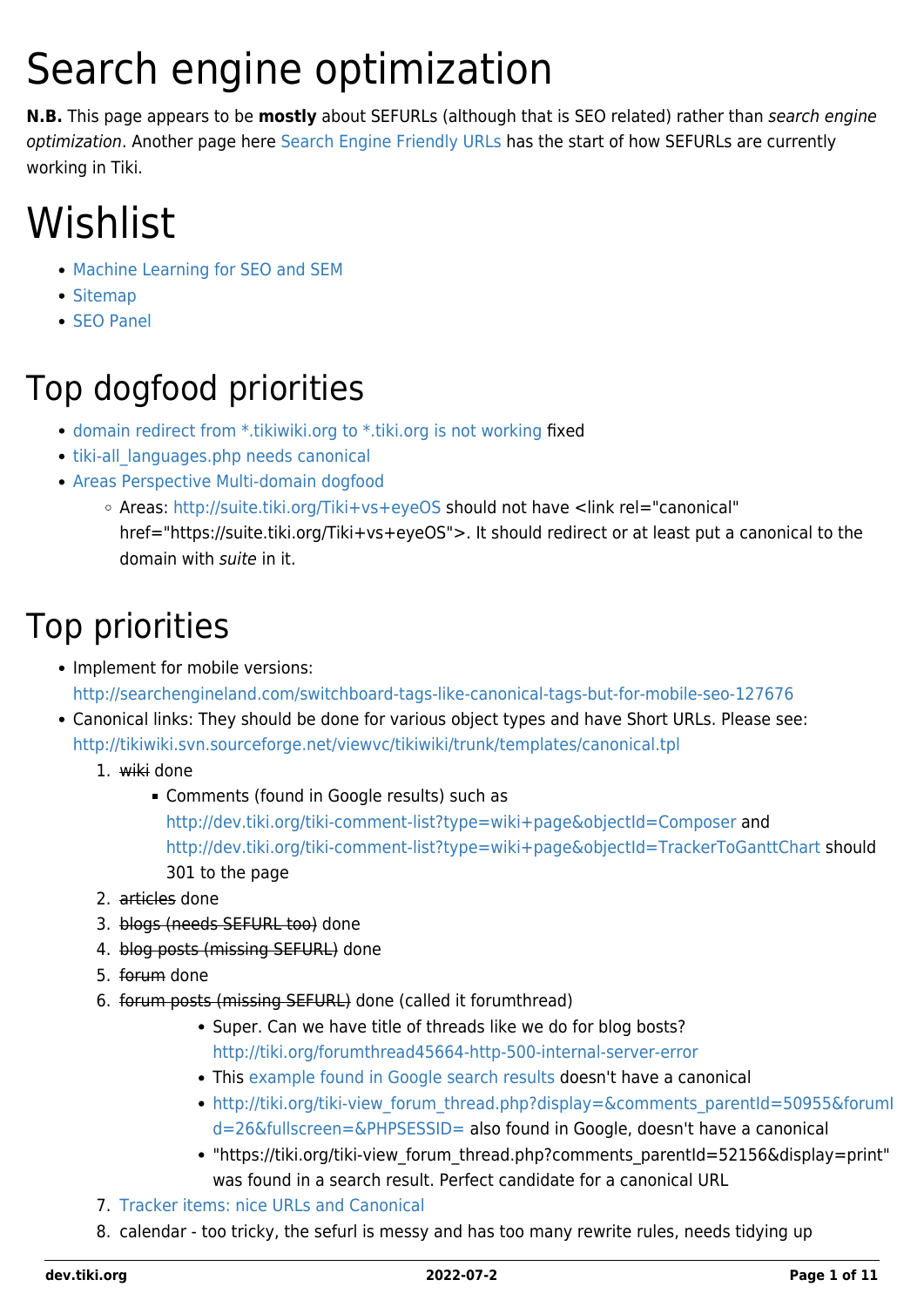9. categories done, but some tidying up of sort order etc needed

- Canonical should link to http version because better for SEO Done r40833
- tags for pages such as:
	- [http://doc.tiki.org/tiki-browse\\_freetags.php?tag=+cms&sort\\_mode=name\\_asc&broaden=y](http://doc.tiki.org/tiki-browse_freetags.php?tag=+cms&sort_mode=name_asc&broaden=y)
- directory: [http://tiki.org/tiki-directory\\_browse.php?parent=36](http://tiki.org/tiki-directory_browse.php?parent=36) vs<http://tiki.org/directory36?print=y>

#### Notes

- Inform robots not to index error messages (ex.: db connection issue)
	- o but added meta generator?
	- Error 503 or something
	- <http://doc.tiki.org/Meta+Tags>
	- <http://antezeta.com/news/avoid-search-engine-indexing>
- inform robots not to index machine translated pages like: [http://info.tiki.org/tiki-index.php?machine\\_translate\\_to\\_lang=fa&no\\_bl=y&page=About+Tiki](http://info.tiki.org/tiki-index.php?machine_translate_to_lang=fa&no_bl=y&page=About+Tiki)
- <http://www.google.com/support/webmasters/bin/answer.py?answer=35769>
- pages which end with .txt should also work with shortURLS
- browser title of [https://info.tiki.org/tiki-list\\_file\\_gallery.php?view=list&galleryId=4](https://info.tiki.org/tiki-list_file_gallery.php?view=list&galleryId=4) is "calendar"

#### **Questions**

- Should we use absolute URLs for canonicals? Answer: yes
- What about:<https://github.com/piwik/piwik/issues/2974>

#### Open

|                                                                                                                     | <b>Rating</b> | <b>Subject</b>                                                                                                            | <b>Submitted</b><br>by | <b>Importance</b> | <b>Easy</b><br>to<br>solve? | <b>Priority</b> | <b>Category</b>                                           | <b>Volunteered</b><br>to solve | <b>Created</b> | <b>LastModif</b> | <b>Comments</b>                    |
|---------------------------------------------------------------------------------------------------------------------|---------------|---------------------------------------------------------------------------------------------------------------------------|------------------------|-------------------|-----------------------------|-----------------|-----------------------------------------------------------|--------------------------------|----------------|------------------|------------------------------------|
| ***<br>$\bullet$<br>1★★<br>***<br>计女女<br>***<br>计女女<br>***<br>1★★<br>***<br>计女女<br>$(0)$ $\odot$                    |               | Check & report<br>broken links                                                                                            | Marc<br>Laporte        | 5                 | 2                           | 10              | • Feature<br>request<br>• Dogfood on<br>a *.tiki.org site |                                | 2006-03-28     | 2021-10-10       | $\mathbf{1}$<br>Bsfez-10 Oct<br>21 |
| ***<br>$\qquad \qquad \blacksquare$<br>计女女<br>***<br>1★★<br>***<br>计女女<br>***<br>计女女<br>***<br>计女女<br>$(0)$ $\odot$ |               | Equivalent<br>characters for<br>page linking,<br>backlinking,<br>searching, etc<br>(ex.: space,<br>underscore,<br>period) | Marc<br>Laporte        | 3                 |                             | 15              | • Usability<br>• Feature<br>request                       |                                | 2008-10-29     | 2008-12-04       | 0                                  |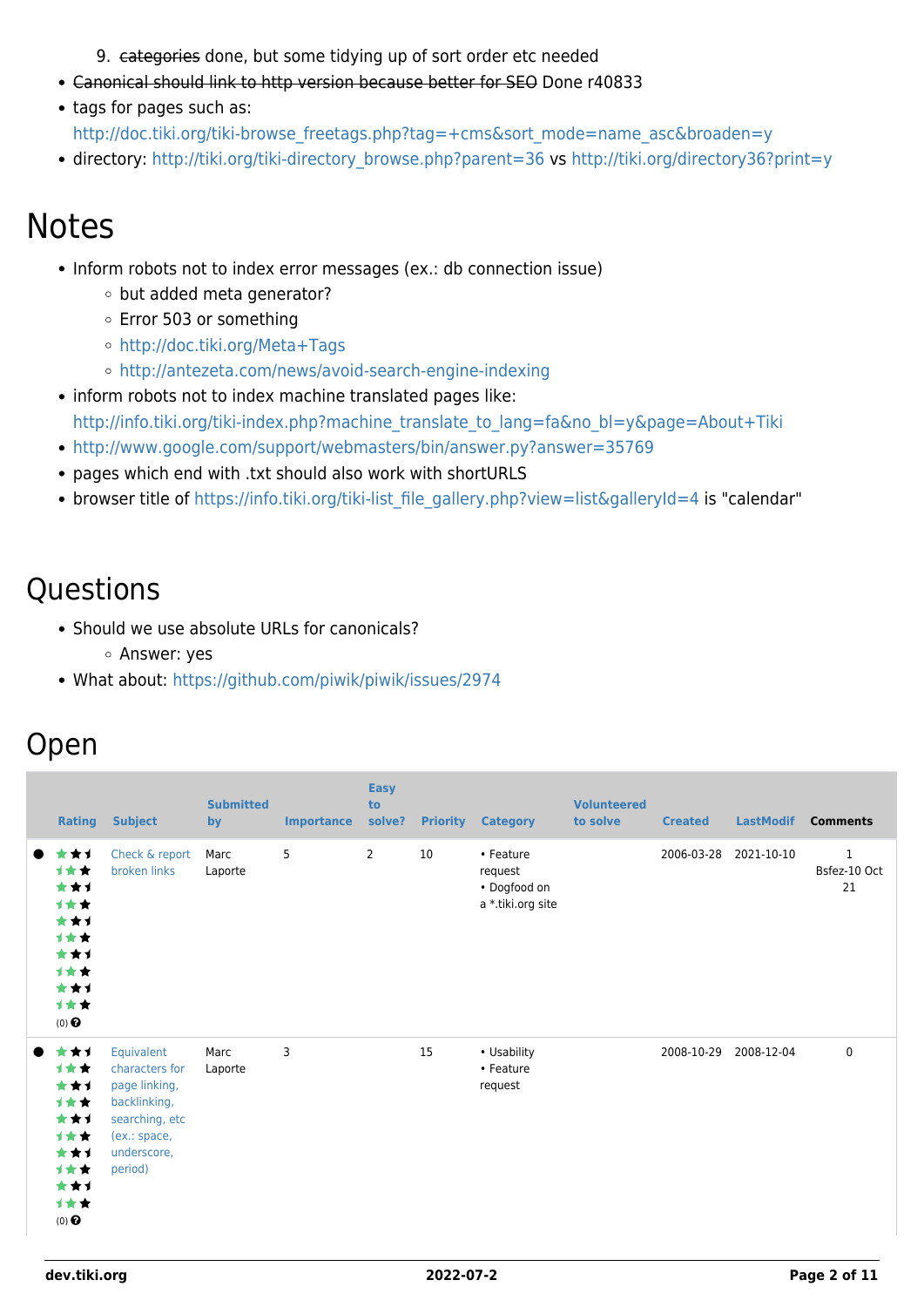|           | <b>Rating</b>                                                                                                    | <b>Subject</b>                                                                                                              | <b>Submitted</b><br>by | <b>Importance</b> | <b>Easy</b><br>to<br>solve? | <b>Priority</b> | <b>Category</b>                                           | <b>Volunteered</b><br>to solve | <b>Created</b> |                       | LastModif Comments                       |
|-----------|------------------------------------------------------------------------------------------------------------------|-----------------------------------------------------------------------------------------------------------------------------|------------------------|-------------------|-----------------------------|-----------------|-----------------------------------------------------------|--------------------------------|----------------|-----------------------|------------------------------------------|
|           | ***<br>计女女<br>***<br>计女女<br>***<br><b>1**</b><br>***<br><b>1**</b><br>***<br>计女女<br>$(0)$ $\odot$                | Tighter<br>integration<br>with Apache's<br>> .htaccess<br>(error<br>messages,<br>etc.)                                      | Marc<br>Laporte        | 8                 | 5                           | 40              | • Feature<br>request<br>• Dogfood on<br>a *.tiki.org site |                                | 2008-12-04     | 2018-02-09            | 1<br>amette-04 Dec<br>08                 |
|           | ***<br>计女女<br>***<br><b>1**</b><br>***<br>1★★<br>***<br>***<br>***<br>计女女<br>$(0)$ <sup><math>\odot</math></sup> | To show Links<br>with no<br>Permission for<br>anonym - turns<br>external<br>Sitemap<br>creation in a<br>disasterarea<br>302 | artbody                | $\overline{7}$    | 5                           | 35              | • Usability<br>• Feature<br>request                       |                                |                | 2009-04-07 2013-11-04 | $\mathbf 0$                              |
|           | ***<br>计女女<br>***<br><b>1**</b><br>***<br>计女女<br>***<br>计女女<br>***<br>计女女<br>$(0)$ <sup><math>\odot</math></sup> | Allow redirect<br>plugin to use<br>fragment<br>identifiers<br>(section/anchor<br>ids) (patch<br>included)                   | Ibmaian                |                   |                             | 25              | • Feature<br>request<br>• Patch                           |                                |                | 2009-05-20 2009-06-07 | $\mathbf{1}$<br>marclaporte-23<br>Aug 10 |
|           | ★★↑<br>→★★<br>***<br>计女女<br>***<br>计女女<br>***<br>1★★<br>***<br>计女女<br>$(0)$ <sup><math>\odot</math></sup>        | Creation of<br>wiki page:<br>enter<br>description and<br>wiki page<br>name is<br>suggested (but<br>editable)                |                        | $\overline{2}$    |                             | 10              | • Feature<br>request                                      |                                |                | 2009-09-01 2010-01-14 | 0                                        |
| $\bullet$ | ***<br>计女女<br>***<br>1★★<br>***<br>计女女<br>***<br>计女女<br>***<br>计女女<br>$(0)$ $\odot$                              | <b>Broken</b><br>ReWrite rule in<br>.htaccess                                                                               | maclauk                | 3                 |                             | 15              | $\cdot$ Error                                             |                                |                | 2009-09-30 2009-09-30 | $\overline{2}$<br>maclauk-30<br>Sep 09   |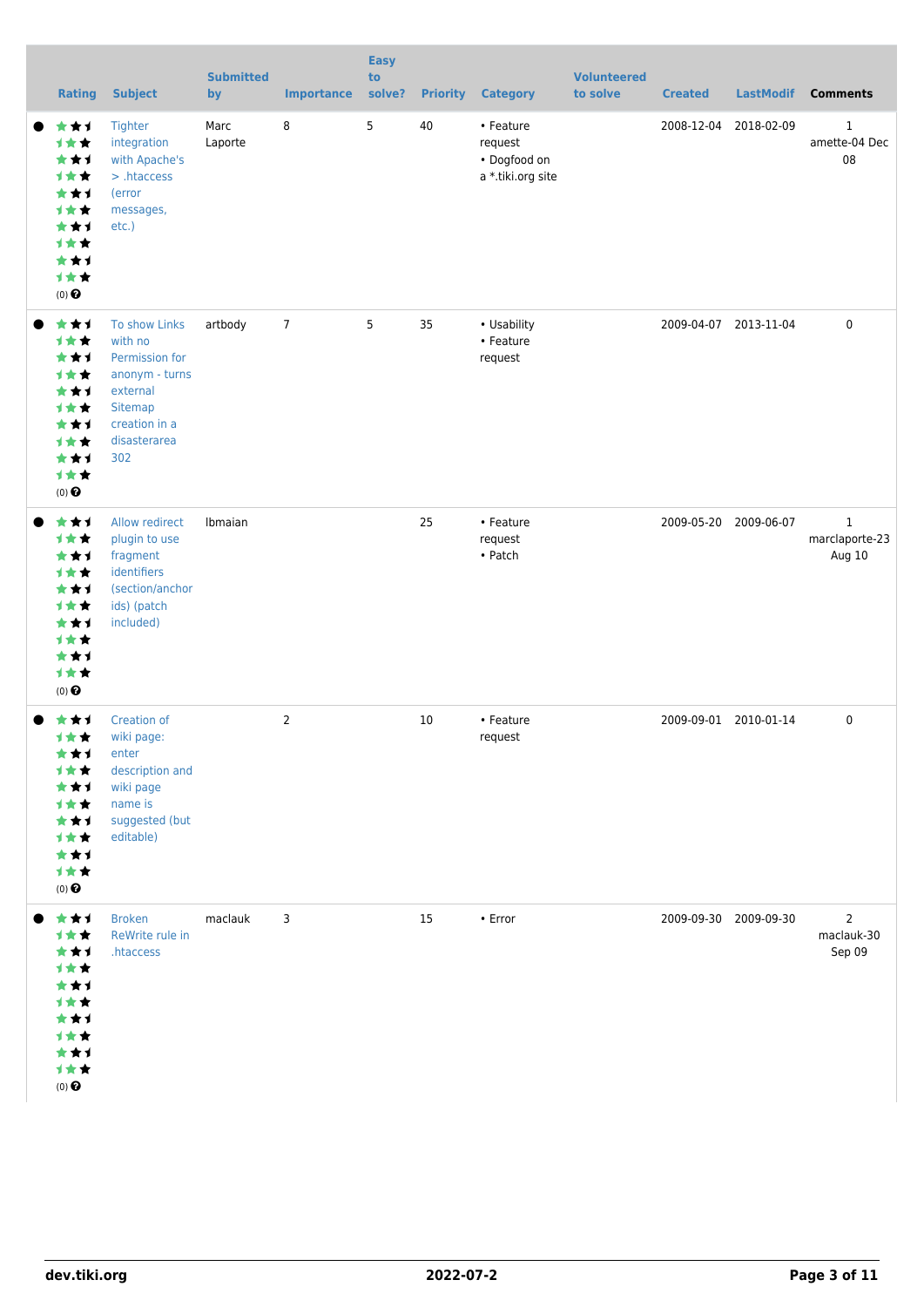| <b>Rating</b>                                                                                              | <b>Subject</b>                                                     | <b>Submitted</b><br>by | <b>Importance</b> | <b>Easy</b><br>to<br>solve? |    | <b>Priority Category</b>                                                              | <b>Volunteered</b><br>to solve | <b>Created</b>        | <b>LastModif</b>      | <b>Comments</b>                        |
|------------------------------------------------------------------------------------------------------------|--------------------------------------------------------------------|------------------------|-------------------|-----------------------------|----|---------------------------------------------------------------------------------------|--------------------------------|-----------------------|-----------------------|----------------------------------------|
| ***<br><b>1**</b><br>***<br>1★★<br>***<br>计女女<br>***<br>1★★<br>***<br>计女女<br>$(0)$ $\odot$                 | <b>Using Sefurl</b><br>leads to WSOD                               | djbarney               |                   |                             | 25 | • Error                                                                               |                                |                       | 2009-10-16 2009-10-16 | $\mathbf{1}$<br>stefbrodu-16<br>Nov 09 |
| ***<br>1★★<br>***<br><b>1**</b><br>***<br>1★★<br>***<br>1★★<br>***<br>计女女<br>$(0)$ $\odot$                 | <b>SEF URL for</b><br>article topics                               | Nelson Ko              | $\overline{4}$    |                             | 20 | • Feature<br>request                                                                  |                                | 2009-12-07 2009-12-07 |                       | $\mathbf 0$                            |
| ***<br>1★★<br>***<br><b>1**</b><br>★★1<br>1★★<br>★★1<br>计女女<br>***<br>1女女<br>$(0)$<br>$\pmb{\Theta}$       | <b>SEFUrl needs</b><br>to be updated                               | shtepawski             | 6                 |                             | 30 | • Support<br>request                                                                  |                                |                       | 2010-03-02 2010-03-02 | $\overline{2}$<br>Gergely-03<br>Nov 10 |
| ***<br><b>1★★</b><br>★★1<br>⊣∗<br>***<br>1★★<br>★★1<br><b>1★★</b><br>***<br>计女女<br>$(0)$<br>$\pmb{\Theta}$ | <b>Structures</b><br>don't get SEF<br>links when SEF<br>is enabled | DesertWolf 6           |                   |                             | 30 | • Conflict of<br>two features<br>(each works<br>well<br>independently)                |                                | 2010-04-28 2010-04-28 |                       | $\mathbf 0$                            |
| ***<br>计女女<br>***<br>1★★<br>***<br>1★★<br>★★1<br><b>1**</b><br>***<br>计女女<br>$(0)$<br>$\pmb{\Theta}$       | Group home<br>pages do not<br>work under<br>sefurl                 | Gergely                | $\overline{7}$    |                             | 35 | • Usability<br>• Conflict of<br>two features<br>(each works<br>well<br>independently) |                                |                       | 2011-01-27 2011-01-29 | $\mathbf{1}$<br>Chealer9-16<br>Feb 11  |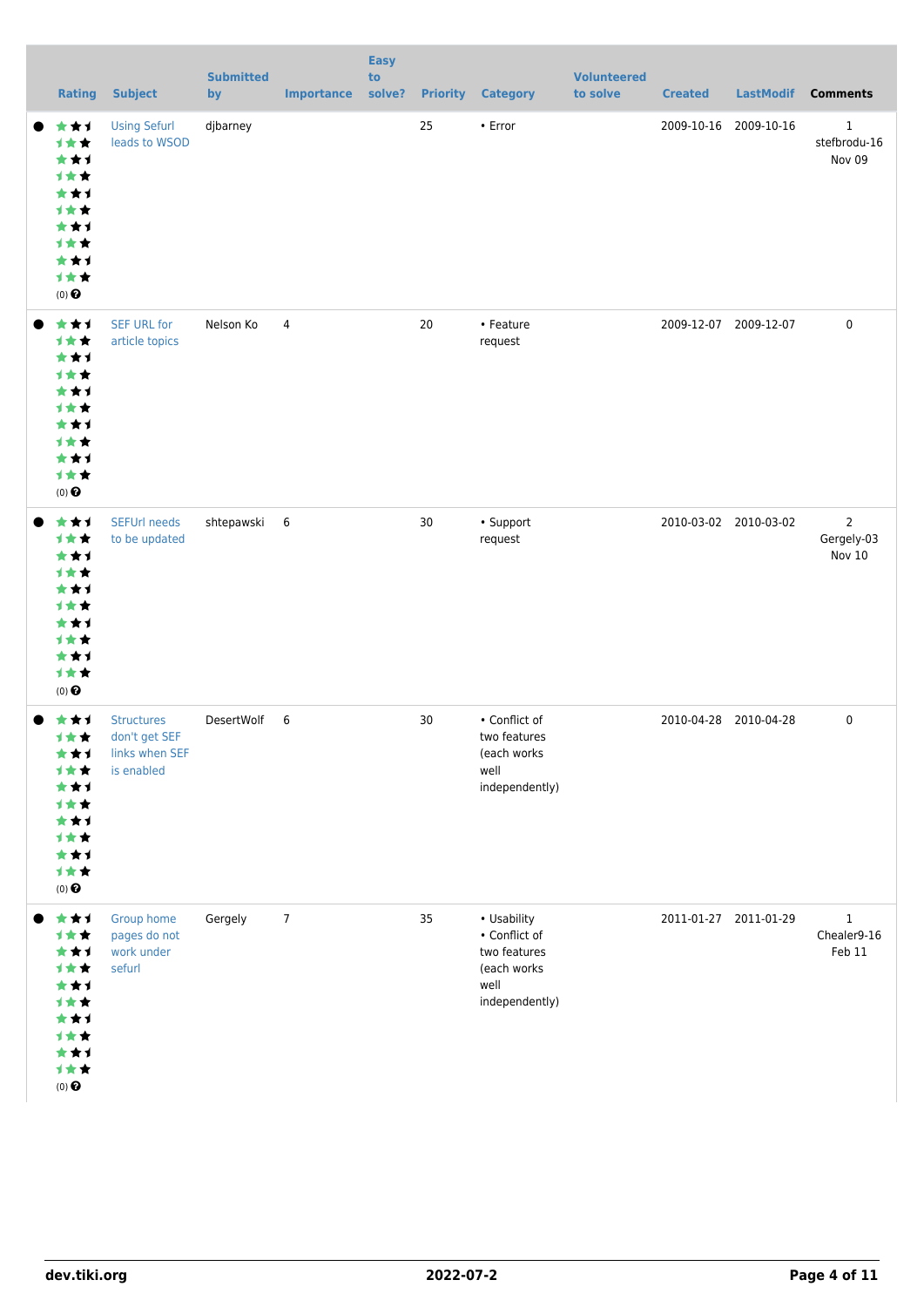|           | <b>Rating</b>                                                                                 | <b>Subject</b>                                                                                | <b>Submitted</b><br>by | <b>Importance</b> | <b>Easy</b><br>to<br>solve? | <b>Priority</b> | <b>Category</b>                                                   | <b>Volunteered</b><br>to solve | <b>Created</b> | <b>LastModif</b>      | <b>Comments</b>         |
|-----------|-----------------------------------------------------------------------------------------------|-----------------------------------------------------------------------------------------------|------------------------|-------------------|-----------------------------|-----------------|-------------------------------------------------------------------|--------------------------------|----------------|-----------------------|-------------------------|
| $\bullet$ | ***<br>计女女<br>***<br>计女女<br>***<br>计女女<br>***<br>计女女<br>***<br>计女女<br>$(0)$ $\odot$           | In dev.org :<br>search bug, old<br>problem(s) not<br>solved in<br>sorting a<br>filtered list. |                        | 8                 |                             | 40              | • Usability<br>• Dogfood on<br>a *.tiki.org site<br>• Consistency |                                |                | 2011-08-10 2011-08-10 | 0                       |
|           | ***<br>计女女<br>***<br>1★★<br>***<br>计女女<br>***<br><b>1**</b><br>***<br>计女女<br>$(0)$ $\odot$    | RSS feed for<br>trackers:<br>should use<br><b>SEFURLS</b>                                     | Marc<br>Laporte        | 1 low             |                             | 5               | • Less than<br>30-minutes fix                                     |                                |                | 2011-12-29 2011-12-29 | $\mathbf 0$             |
|           | ***<br>1★★<br>***<br>计女女<br>***<br>1★★<br>***<br><b>1**</b><br>***<br>计女女<br>$(0)$ $\odot$    | <b>SEFURL with</b><br>parameters in<br><b>URL</b> path                                        | Frank<br>Guthausen     | 6                 | 5                           | 30              | $\cdot$ Error                                                     |                                |                | 2012-11-09 2013-10-28 | $\mathbf 0$             |
|           | ★★1<br>计女女<br>***<br>计女女<br>***<br>计女女<br>***<br>计女女<br>***<br>计女女<br>$(0)$<br>$\pmb{\Theta}$ | domain<br>redirect from<br>*.tikiwiki.org to<br>*.tiki.org is not<br>working                  | Marc<br>Laporte        | 9                 | 9                           | 81              | • Dogfood on<br>a *.tiki.org site<br>• Regression                 |                                |                | 2013-06-11 2014-08-30 | 5<br>Jyhem-01 Sep<br>14 |
|           | ***<br>计女女<br>***<br>1★★<br>***<br>计女女<br>***<br>计女女<br>***<br>计女女<br>$(0)$ $\odot$           | Find a way to<br>block robots<br>from indexing<br>in PHP, and<br>configurable<br>from Tiki    | Marc<br>Laporte        | 8                 | 3                           | 24              | • Feature<br>request                                              |                                |                | 2013-08-21 2013-11-01 | 9<br>Jyhem-05 Sep<br>14 |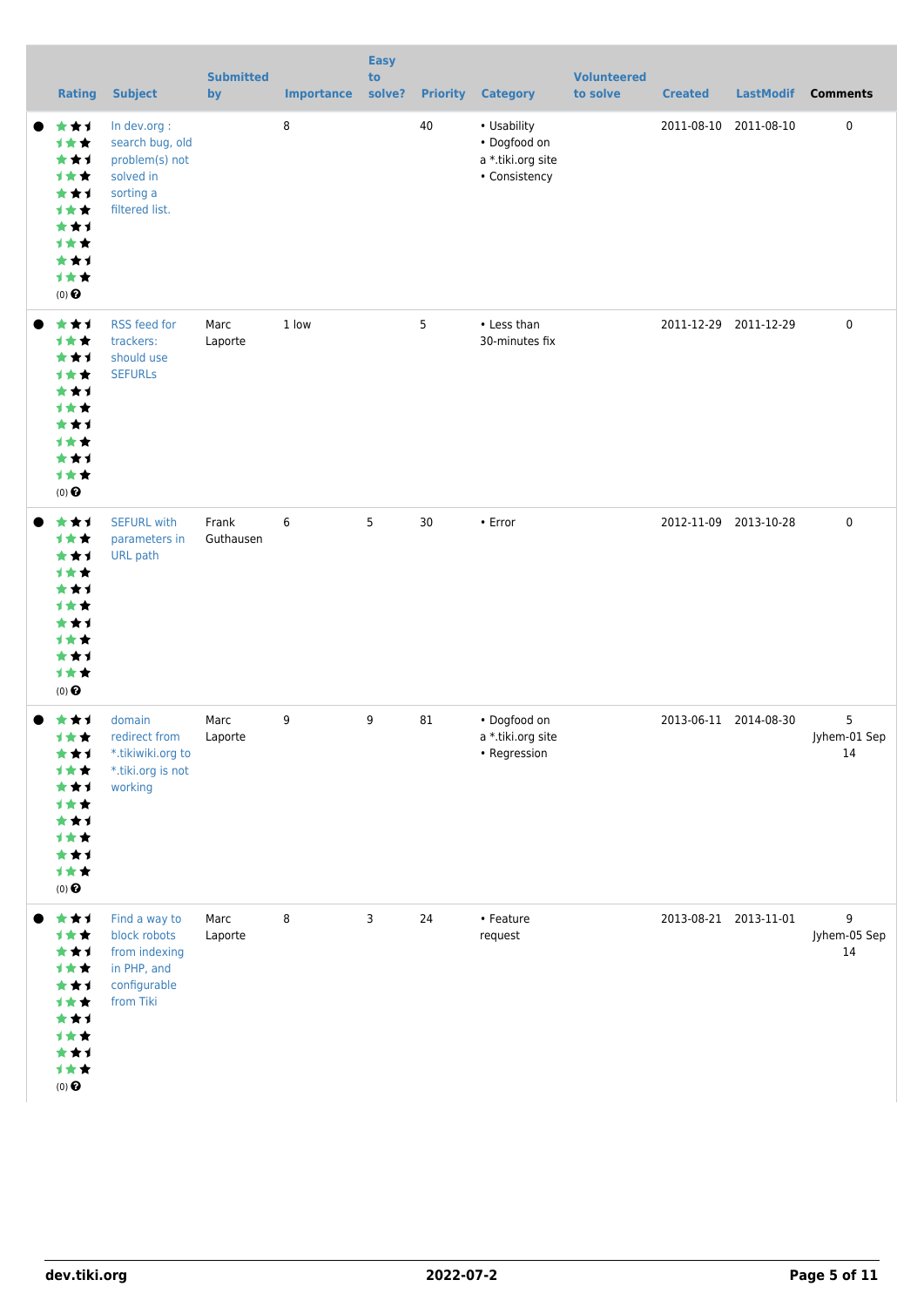|                                                                                                          | <b>Rating Subject</b>                                                                       | <b>Submitted</b><br>by | <b>Importance</b> | <b>Easy</b><br>to<br>solve? |    | <b>Priority Category</b>              | <b>Volunteered</b><br>to solve | <b>Created</b> |                       | LastModif Comments |
|----------------------------------------------------------------------------------------------------------|---------------------------------------------------------------------------------------------|------------------------|-------------------|-----------------------------|----|---------------------------------------|--------------------------------|----------------|-----------------------|--------------------|
| ***<br><b>1**</b><br>***<br><b>1**</b><br>***<br><b>1**</b><br>***<br>1★★<br>***<br>计女女<br>$(0)$ $\odot$ | Tracker items:<br>nice URLs and<br>Canonical                                                | Marc<br>Laporte        | 8                 | $\overline{4}$              | 32 | • Feature<br>request<br>• Consistency |                                |                | 2013-11-03 2013-11-04 | $\pmb{0}$          |
| ***<br>计女女<br>***<br>计女女<br>***<br><b>1**</b><br>***<br><b>1**</b><br>***<br>计女女<br>$(0)$ $\odot$        | <b>Invalid URL</b><br>makes really<br>ugly & broken<br>page: should<br>be nicer<br>fallback | Marc<br>Laporte        | $\overline{2}$    | 6                           | 12 | • Usability                           |                                |                | 2013-11-03 2013-11-04 | $\mathbf 0$        |
| ***<br>1★★<br>***<br>计女女<br>***<br><b>1**</b><br>***<br>计女女<br>***<br>1★★<br>$(0)$ $\odot$               | SEO: exclude<br>irrelevant<br>content and<br>modules from<br>indexing                       | Marc<br>Laporte        | 3                 | 3                           | 9  | • Feature<br>request                  |                                |                | 2013-11-25 2013-11-25 | $\mathbf 0$        |

#### « 1 (current) [2](https://dev.tiki.org/tiki-print.php?tr_sort_mode1=created_asc&page=Search+engine+optimization&tr_offset1=20) [»](https://dev.tiki.org/tiki-print.php?tr_sort_mode1=created_asc&page=Search+engine+optimization&tr_offset1=20)

### Pending

|                   |                  |                                              | <b>Easy</b> |  |                    |                   |          |
|-------------------|------------------|----------------------------------------------|-------------|--|--------------------|-------------------|----------|
|                   | <b>Submitted</b> |                                              | to.         |  | <b>Volunteered</b> |                   |          |
| Rating Subject by |                  | Importance solve? Priority Category to solve |             |  |                    | Created LastModif | Comments |

#### Closed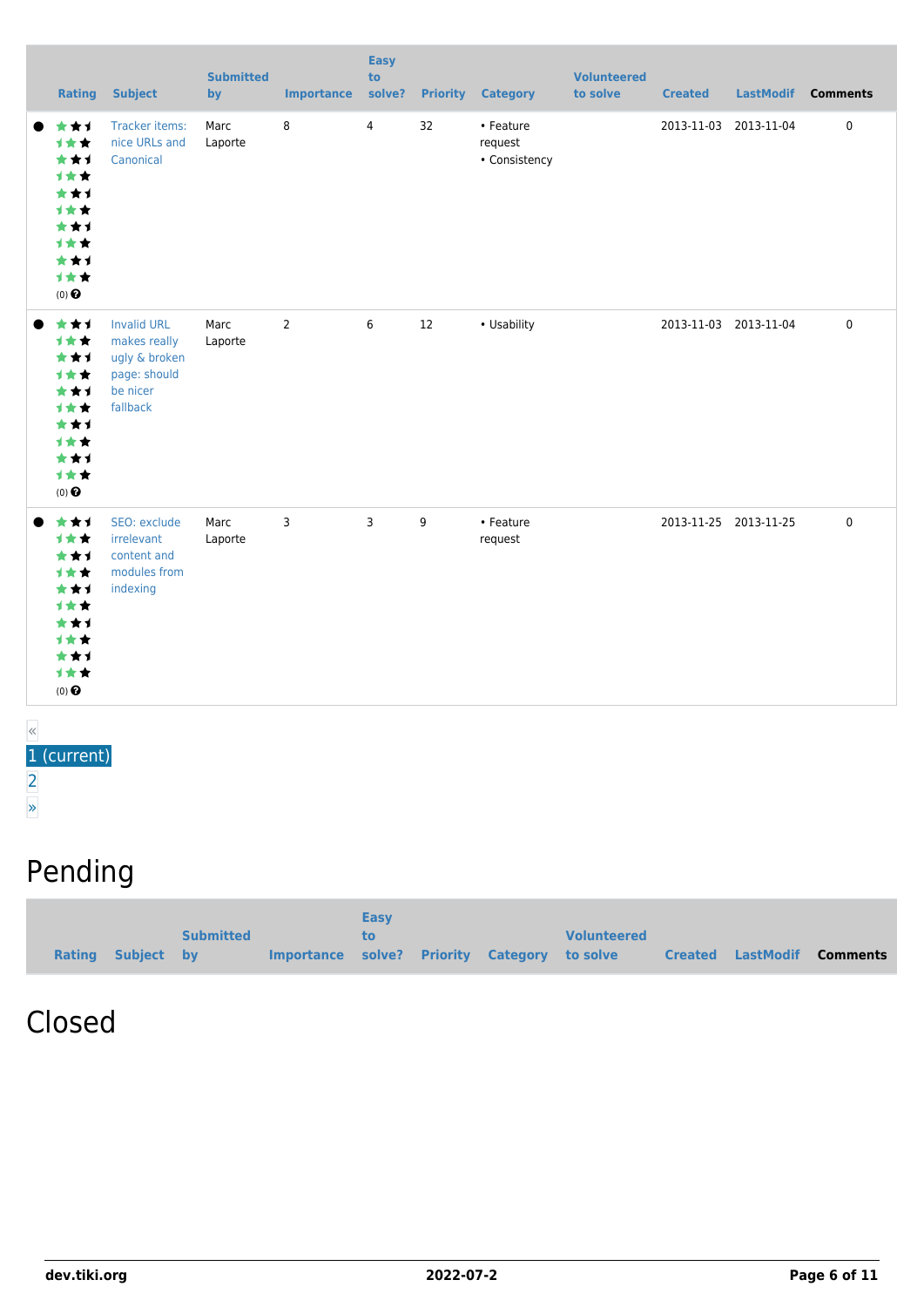|           | <b>Rating</b>                                                                                                              | <b>Subject</b>                                                                    | <b>Submitted</b><br>by | <b>Importance</b> | <b>Easy</b><br>to<br>solve? | <b>Priority</b> | <b>Category</b>                                                                                                     | <b>Volunteered</b><br>to solve | <b>Created</b>        | <b>LastModif</b> | <b>Comments</b>                            |
|-----------|----------------------------------------------------------------------------------------------------------------------------|-----------------------------------------------------------------------------------|------------------------|-------------------|-----------------------------|-----------------|---------------------------------------------------------------------------------------------------------------------|--------------------------------|-----------------------|------------------|--------------------------------------------|
| O         | ***<br>1★★<br>★★1<br>计女女<br>***<br><b>1**</b><br>***<br><b>1**</b><br>***<br>1★★<br>$(0)$ $\odot$                          | Cannot Reply to a<br>Comment on Wiki<br>page                                      | psue                   | 9 high            | 8                           | 72              | • Error<br>• Conflict of<br>two features<br>(each works<br>well<br>independently)<br>• Less than 30-<br>minutes fix |                                | 2009-09-16            | 2010-01-14       | $\mathbf{1}$<br>marclaporte-27<br>Dec 09   |
| $\bullet$ | ***<br>1★★<br>***<br><b>1**</b><br>***<br><b>1**</b><br>***<br><b>1**</b><br>***<br>1★★<br>$(0)$ $\odot$                   | htaccess should<br>know which version<br>of Tiki it is for                        | Marc<br>Laporte        | 9 high            | 8                           | 72              | • Feature<br>request<br>• Less than 30-<br>minutes fix                                                              | Nelson Ko                      | 2009-12-25 2012-04-16 |                  | $\mathsf 0$                                |
|           | $0 \star \star \star$<br>1★★<br>***<br><b>1**</b><br>***<br><b>1**</b><br>***<br><b>1**</b><br>***<br>1★★<br>$(0)$ $\odot$ | nofollow on<br>hyperlinks                                                         | Marc<br>Laporte        | 8                 | 8                           | 64              | • Feature<br>request<br>• Less than 30-<br>minutes fix                                                              |                                | 2008-02-28            | 2010-08-23       | 8<br>marclaporte-23<br>Aug 10              |
| O         | ***<br><b>1**</b><br>***<br>1★★<br>★★↑<br><b>1 * *</b><br>* * 1<br><b>1**</b><br>***<br>计女女<br>$(0)$ $\odot$               | tiki-all languages.php<br>needs canonical                                         | Marc<br>Laporte        | 8                 | 8                           | 64              | • Feature<br>request                                                                                                | manivannans                    | 2013-11-19 2014-02-13 |                  | $\overline{2}$<br>manivannans-20<br>Dec 13 |
|           | $0$ $\star$ $\star$ $1$<br>计女女<br>***<br>1★★<br>***<br><b>1**</b><br>***<br>才女女<br>***<br>计女女<br>$(0)$ $\odot$             | Pollution of URLs by<br>sending relative links<br>to inexisting<br>subdirectories | Marc<br>Laporte        | $\overline{7}$    | $\overline{7}$              | 49              | • Error<br>• Conflict of<br>two features<br>(each works<br>well<br>independently)                                   | Nelson Ko                      | 2012-10-16 2013-10-28 |                  | $\mathbf{1}$<br>marclaporte-29<br>Jan 13   |
|           | $0 \star \star \star$<br>1★★<br>***<br>计女女<br>***<br><b>1**</b><br>***<br><b>1**</b><br>***<br>计女女<br>$(0)$ $\odot$        | <b>Disallow tiki-</b><br>tell_a_friend.php in<br>robots.txt                       | Jan Krohn              | $\,6\,$           | 8                           | 48              | • Usability<br>• Less than 30-<br>minutes fix                                                                       |                                | 2010-03-11 2011-02-05 |                  | 6<br>JanKrohn-18 Mar<br>10                 |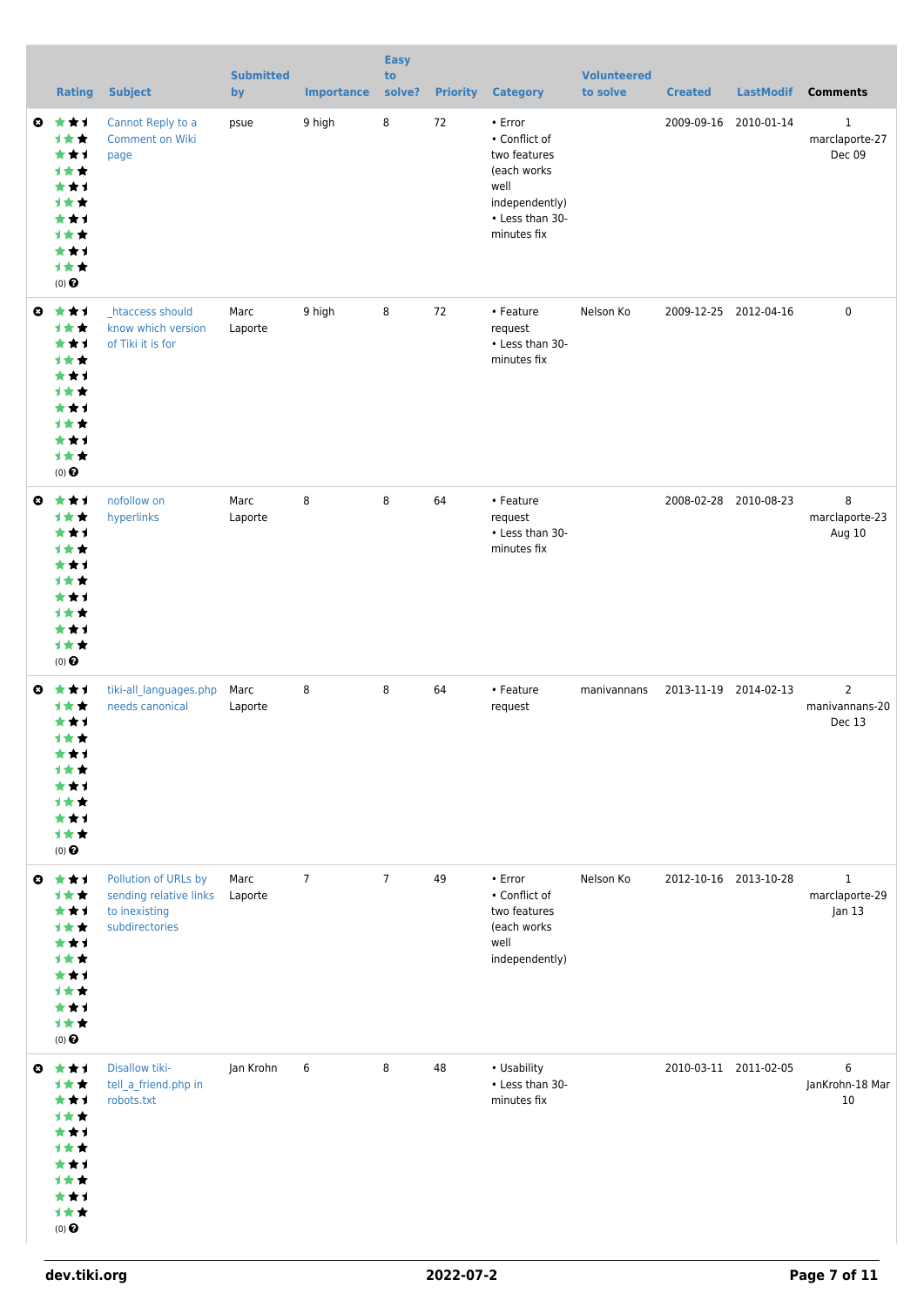|           | <b>Rating</b>                                                                                                              | <b>Subject</b>                                                                   | <b>Submitted</b><br>by | <b>Importance</b> | <b>Easy</b><br>to<br>solve? | <b>Priority</b> | <b>Category</b>                                                               | <b>Volunteered</b><br>to solve | <b>Created</b>        | <b>LastModif</b>      | <b>Comments</b>                            |
|-----------|----------------------------------------------------------------------------------------------------------------------------|----------------------------------------------------------------------------------|------------------------|-------------------|-----------------------------|-----------------|-------------------------------------------------------------------------------|--------------------------------|-----------------------|-----------------------|--------------------------------------------|
| ◎         | ***<br>计女女<br>***<br><b>1**</b><br>***<br><b>1**</b><br>***<br><b>1**</b><br>***<br>计女女<br>(0)                             | period (.) in page<br>names conflicts with<br><b>Short URLs rewrite</b><br>rules | Marc<br>Laporte        | 9 high            |                             | 45              | • Error<br>• Dogfood on a<br>*.tiki.org site                                  |                                |                       | 2008-11-01 2009-01-16 | $\pmb{0}$                                  |
| ◎         | ***<br>1★★<br>***<br><b>1**</b><br>***<br>1★★<br>***<br><b>1**</b><br>***<br>计女女<br>$(0)$ $\odot$                          | <b>Canonical URL Tag</b>                                                         | Marc<br>Laporte        | 9 high            |                             | 45              | • Feature<br>request<br>• Dogfood on a<br>*.tiki.org site                     |                                |                       | 2009-04-03 2011-05-23 | $\overline{2}$<br>marclaporte-05<br>Dec 10 |
| $\bullet$ | ***<br><b>1**</b><br>***<br>计女女<br>***<br>计女女<br>***<br><b>1**</b><br>***<br>计女女<br>$(0)$ $\odot$                          | Ability to use a<br>structure as a menu<br>{menu<br>structureId=1}               | homung                 | 8                 |                             | 40              | • Feature<br>request                                                          | homunq                         |                       | 2007-04-05 2010-01-14 | 6<br>marclaporte-29<br>Apr 09              |
|           | $0 \star \star \star$<br><b>1★★</b><br>***<br><b>1**</b><br>***<br><b>1**</b><br>***<br>计女女<br>***<br>计女女<br>$(0)$ $\odot$ | Adding some<br>examples in htaccess                                              | Marc<br>Laporte        | 5                 | 8                           | 40              | $\bullet$<br>Documentation<br>(or Advocacy)<br>• Less than 30-<br>minutes fix |                                |                       | 2008-03-08 2010-12-26 | 3<br>marclaporte-29<br>Mar 10              |
|           | ◎ ★★1<br>1★★<br>***<br><b>1**</b><br>***<br>计女女<br>***<br>计女女<br>***<br>计女女<br>$(1)$<br>$\pmb{\Theta}$                     | Site Map for visitors<br>and search engines<br>(Sitemap Protocol)                | Marc<br>Laporte        | 8                 | 5                           | 40              | • Feature<br>request                                                          |                                |                       | 2008-03-09 2017-12-17 | $\overline{7}$<br>marclaporte-17<br>Dec 17 |
|           | ◎ ★★1<br>1★★<br>***<br>计女女<br>***<br>计女女<br>***<br>1★★<br>***<br>计女女<br>$(0)$ $\bigodot$                                   | Saving page with<br><b>SEFURL on creates</b><br>404 error                        | mrisch                 | 8                 |                             | 40              | • Error                                                                       |                                | 2008-08-16 2008-08-16 |                       | $\pmb{0}$                                  |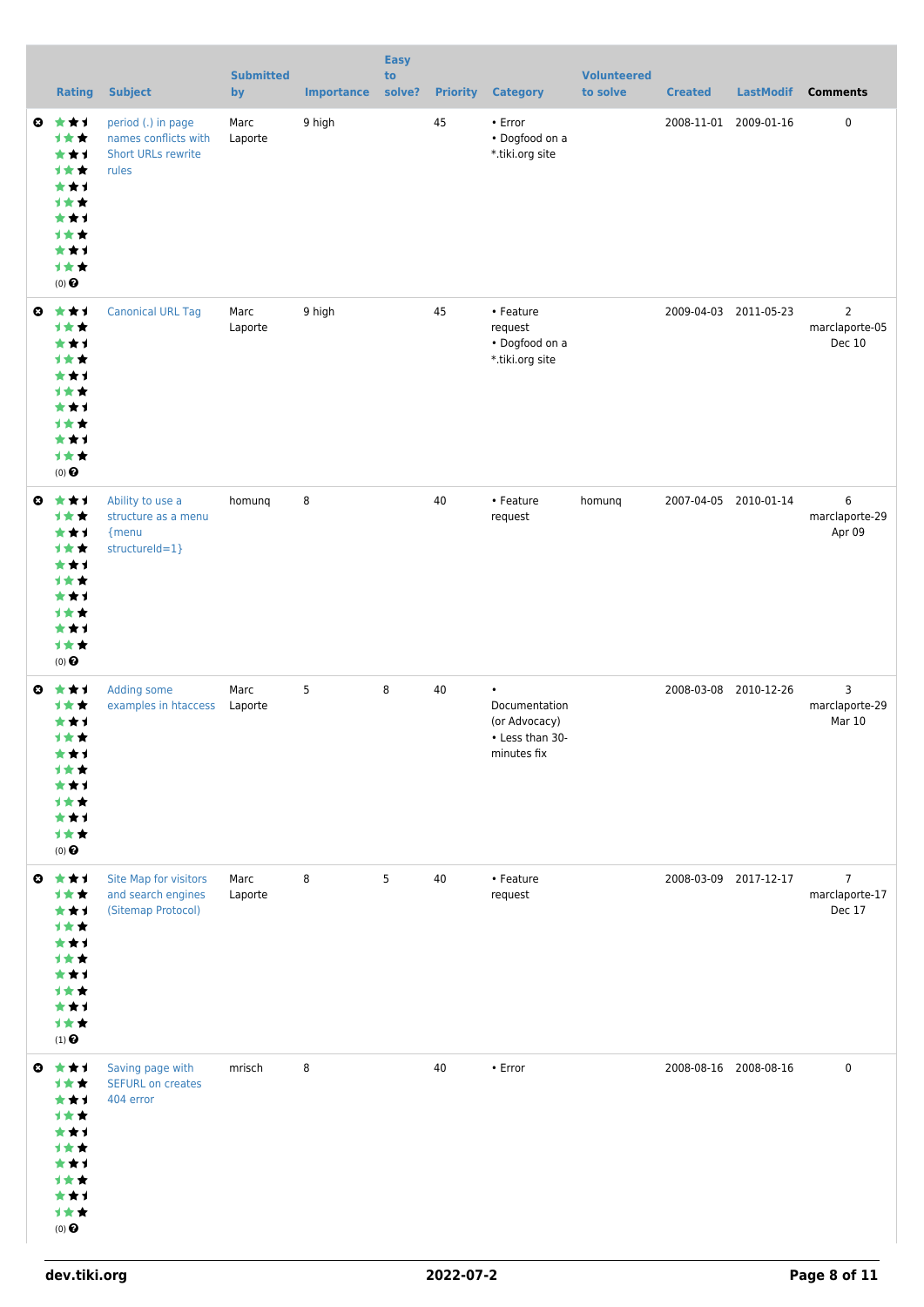|           | <b>Rating</b>                                                                                                   | <b>Subject</b>                                                                           | <b>Submitted</b><br>by               | <b>Importance</b> | <b>Easy</b><br>to<br>solve? | <b>Priority</b> | <b>Category</b>                                                                     | <b>Volunteered</b><br>to solve | <b>Created</b>        | <b>LastModif</b>      | <b>Comments</b>                   |
|-----------|-----------------------------------------------------------------------------------------------------------------|------------------------------------------------------------------------------------------|--------------------------------------|-------------------|-----------------------------|-----------------|-------------------------------------------------------------------------------------|--------------------------------|-----------------------|-----------------------|-----------------------------------|
| ◎         | 大大大<br>1★★<br>***<br>计女女<br>***<br>1★★<br>***<br>1★★<br>***<br>1★★<br>$(0)$ $\odot$                             | page names with<br>colon, like<br>user:person not<br>working when<br><b>SEFURL</b> is on | Nelson Ko                            | 8                 |                             | 40              | • Error                                                                             |                                |                       | 2010-11-09 2011-01-05 | 1<br>marclaporte-05<br>Jan 11     |
|           | $0 \star \star 1$<br>1★★<br>***<br>计女女<br>***<br>计女女<br>***<br>1★★<br>***<br>1★★<br>$(0)$ $\odot$               | Add canonical for tiki-<br>slideshow2.php                                                | Marc<br>Laporte                      | $\overline{4}$    | 10<br>easy                  | 40              | • Feature<br>request                                                                | manivannans                    | 2013-12-03 2013-12-09 |                       | $\mathbf 0$                       |
| $\bullet$ | ***<br>计女女<br>***<br>1★★<br>***<br>计女女<br>***<br>1★★<br>***<br>1★★<br>$(0)$ $\odot$                             | <b>SEF URL Search</b><br><b>Engine Friendly URL</b>                                      | artbody                              | 8                 |                             | 40              | • Usability<br>• Feature<br>request<br>• Patch<br>• Dogfood on a<br>*.tiki.org site | artbody                        |                       | 2006-05-18 2021-10-11 | $\overline{7}$<br>Bsfez-11 Oct 21 |
| O         | ***<br>1★★<br>***<br>计女女<br>***<br><b>1**</b><br>***<br>计女女<br>***<br>计女女<br>$(0)$ $\odot$                      | Full screen mode:<br>Error on first click on<br>dev.tw.o and<br>doc.tw.o                 |                                      | $\overline{7}$    |                             | 35              | • Error<br>• Dogfood on a<br>*.tiki.org site                                        |                                |                       | 2009-04-19 2011-01-05 | $\mathbf 0$                       |
|           | $0 \pm \pm 1$<br>1**<br>***<br>1★★<br>***<br>计女女<br>***<br>计女女<br>***<br>1★★<br>$(0)$<br>$\pmb{\Theta}$         | Remove www<br>automatically                                                              | Marc<br>Laporte                      | $\overline{7}$    |                             | 35              | • Feature<br>request                                                                |                                |                       | 2010-03-30 2010-04-05 | $\mathbf 0$                       |
|           | $0 \star \star \star$<br>计女女<br>***<br>计女女<br>***<br>计女女<br>***<br>1★★<br>***<br>计女女<br>$(0)$<br>$\pmb{\Theta}$ | Google reject Tiki<br>generated sitemap                                                  | Bernard<br>Sfez / Tiki<br>Specialist | $\overline{7}$    | 5                           | 35              | • Regression<br>• Easy for<br>Newbie Dev                                            |                                | 2021-09-13 2021-12-07 |                       | 4<br>Bsfez-07 Dec 21              |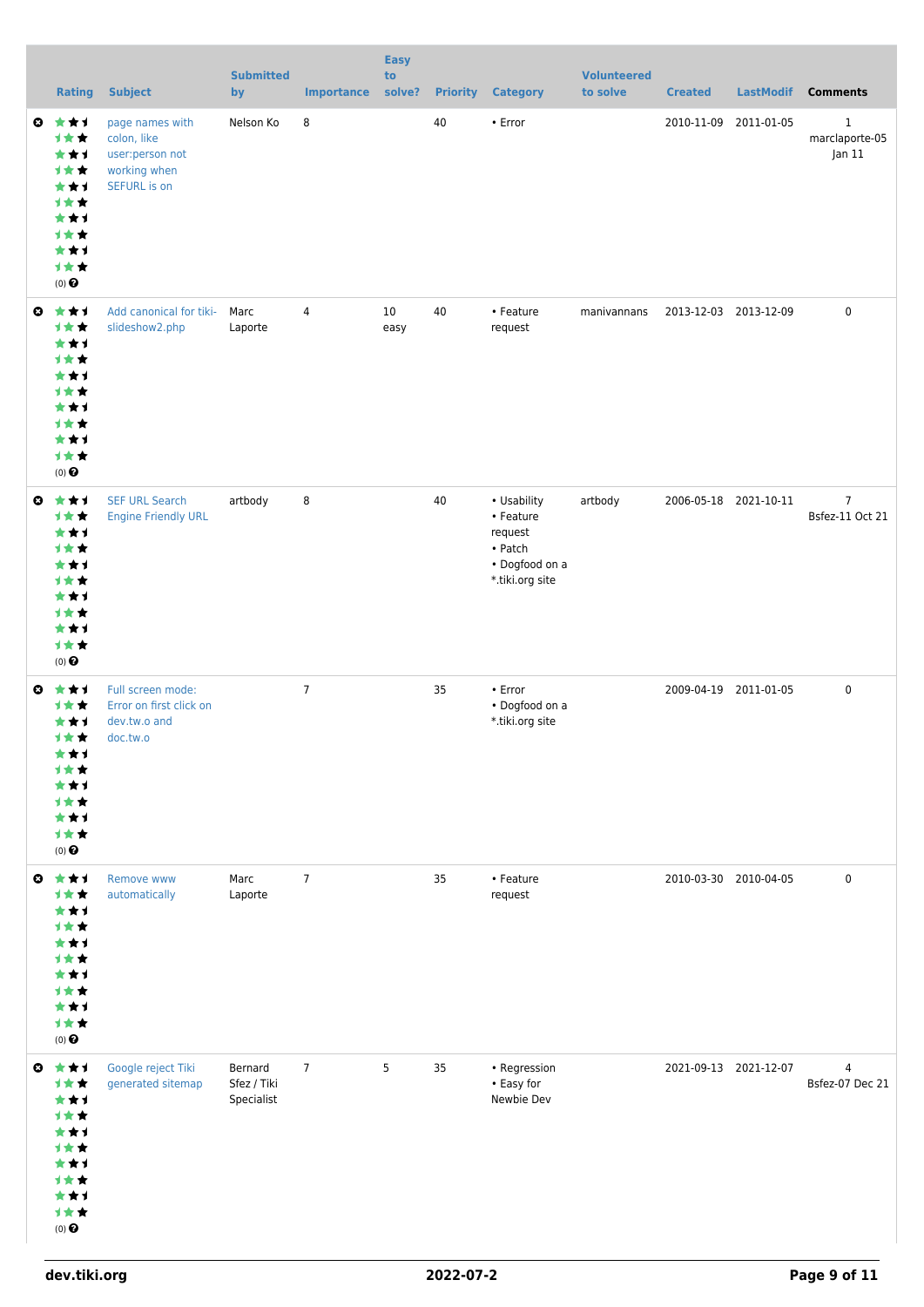|              | <b>Rating</b>                                                                       | <b>Subject</b>                                                                             | <b>Submitted</b><br>by | <b>Importance</b> | <b>Easy</b><br>to<br>solve? | <b>Priority</b> | <b>Category</b>      | <b>Volunteered</b><br>to solve | <b>Created</b> | <b>LastModif</b> | <b>Comments</b>               |
|--------------|-------------------------------------------------------------------------------------|--------------------------------------------------------------------------------------------|------------------------|-------------------|-----------------------------|-----------------|----------------------|--------------------------------|----------------|------------------|-------------------------------|
| $\mathbf{c}$ | ***<br>计女女<br>***<br>1★★<br>***<br>1★★<br>***<br>计女女<br>***<br>计女女<br>$(0)$ $\odot$ | Allow meta tags<br>unique to pages                                                         | typeamom               | 6                 |                             | 30              | • Feature<br>request | typeamom                       | 2007-04-09     | 2018-03-06       | 3<br>marclaporte-15<br>Jan 10 |
| $\bullet$    | ***<br>1★★<br>***<br>计女女<br>***<br>1★★<br>***<br>1★★<br>***<br>计女女<br>$(0)$ $\odot$ | <b>Allow Choice of URL</b><br>name that includes<br>page name, not<br>number, for articles | typeamom               | 6                 |                             | 30              | • Feature<br>request | typeamom                       | 2007-05-06     | 2010-01-16       | $\mathbf 0$                   |

« (current) [2](https://dev.tiki.org/tiki-print.php?tr_sort_mode1=created_asc&page=Search+engine+optimization&tr_offset3=20)

[»](https://dev.tiki.org/tiki-print.php?tr_sort_mode1=created_asc&page=Search+engine+optimization&tr_offset3=20)

## Discussion on IRC about SEFURLs

#### $[+]$ Some tips from Dima

Dima is a developer in contact with Regis & Marc and who will join the Tiki community in February 2013

```
> Also I'm sending you some seo-recomendations:
> 1 ) It would be better to make redirects (for example from
> http://info.tiki.org/Join+the+Community to
> http://info.tiki.org/Join+the+Community/) All urls should be in one format.
> 2) In robots.txt directive Crawl-Delay should be at the bottom of the file
> 3) Indexing search should be forbidden by placeing Disallow:
> /tiki-searchresults* into robots.txt
> 4) <h1> tags should be without any attributes, such as id, class etc.
> 5) As I can see, main page is http://tiki.org/tiki-index.php but
> http://tiki.org/ redirects to http://info.tiki.org. It's not good :)
> 6) Also I've never seen directive Exclude in robots.txt before.
>
```
#### Huh ? I do not understand this:

Dima wrote: